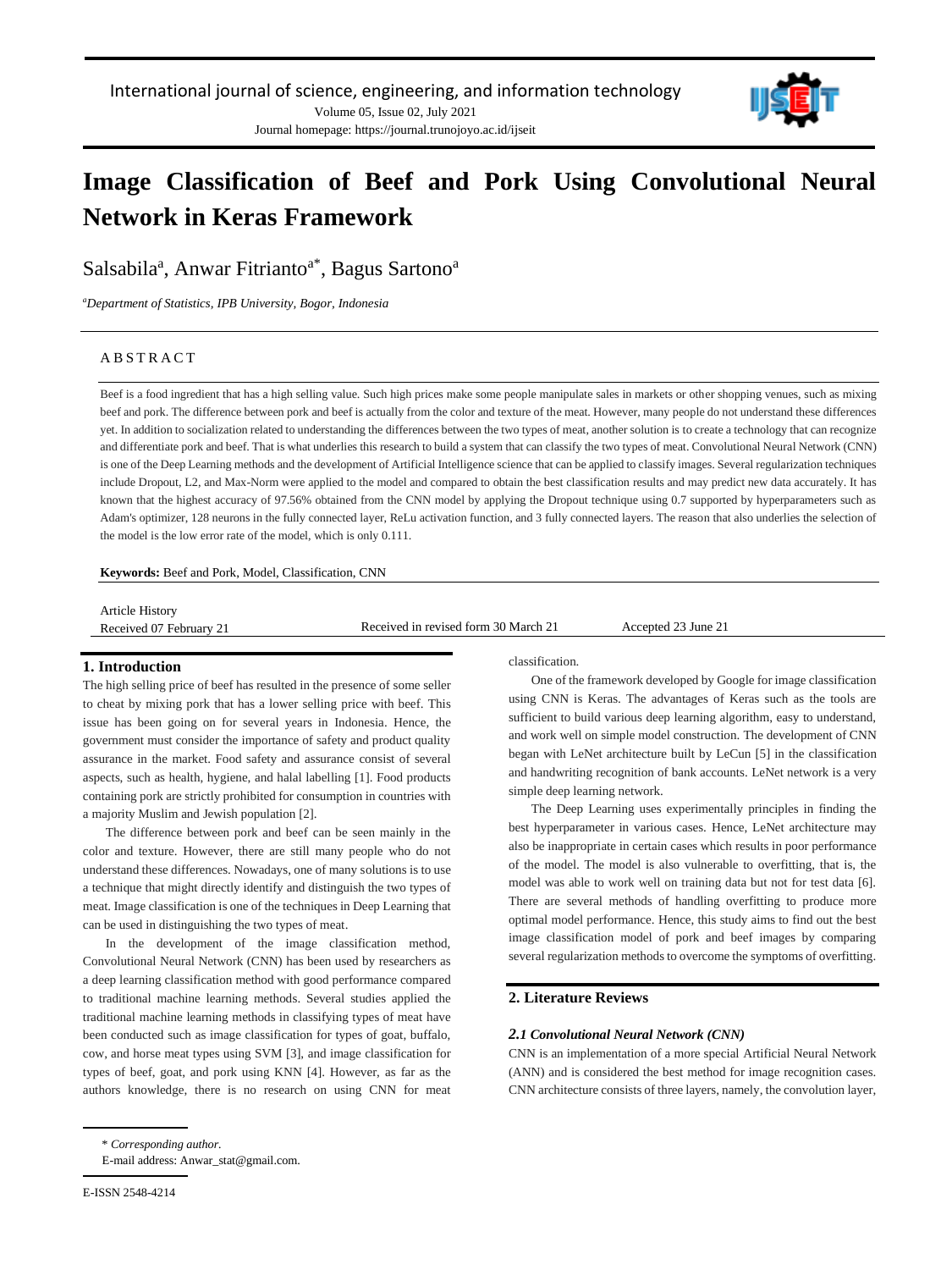the pooling layer, and the fully-connected layer [7]. The following is an architecture of CNN that uses two convolution and pooling layers, and two fully connected layers.



**Figure 1.** CNN Archiitecture

There are two main components of the CNN method, feature extraction and classifier. The feature extraction is at the convolution layer and the pooling layer, while the classifier is at the fully connected layer. Specific features of an object can be recognized in the feature extraction [8], while the classifier is used for model learning and find the corresponding label for every test image [9].

Every classification case in machine learning is vulnerable to overfitting issues. The implementation of the final CNN model only fits with train data so that it is unable to predict new data. The following is an illustration of overfitting which is showed in the loss classification metric plot.



**Figure 2.** Illustration of Overfitting Shown in the Loss Classification Metric Plot [6]

Figure 2 shows that the loss from the train data decreases and then stabilizes, but the loss from the test data looks consistent away from the loss of train data. Furthermore, the regularization method is usually used in overfit model. There are several regularization methods, namely, dropout, L2, and max-norm.

## *2.2. Regularization Method*

Regularization is one way of obtaining a robust model of the overfitting problem, in principle that limits the complexity of the parameters of the model and reduces the sensitivity of the effect on the training data. The most important concept of regularization is to find only useful features or characteristics and eliminate useless features from a network [10]. 1.Dropout

The dropout technique can deal with overfitting [11] and is more effective for networks that use ReLU in the hidden layer. Dropout refers to eliminating neurons that are hidden or visible layers in the network. Each neuron will be given a  $p$  probability that is worth between 0 and 1. Dropout values in MLP hidden layers typically range from 0.5 to 0.8 [11].

2.L2

As the L2 regularization of weights, there is a penalty term in the loss function  $||w||^2$  and  $\lambda$  is a value determined by the researcher to see how much regularization has occurred and can improve the loss function

without regularization. The following is an equation of the new loss function  $E$ .

$$
E = E + \lambda ||w||^2
$$

The main feature of L2 regularization is that makes the weights evenly distributed, so the weight vector is smooth [12].

## 3.Max-norm

One of the main forms of regularization is by limiting the vector of weights that enter into each layer hidden by constant  $c$ . The two previous regularizations are applied by adding a decayed form to the loss function. However, max-norm assigns the role by limiting the weights  $|w|$  to always be below a constant value  $c$ .

## **3. Materials and Methods**

#### *2.1 Dataset*

This study uses image data of beef and pork. The data were obtained from direct observation by taking pictures of the meat using a smartphone camera. The required data is the image of each type of meat (i.e beef and pork). Both types of meat were obtained from a traditional market in Bogor, the Surya Kencana Bogor market. As much as 90% of the data from both types of meat is the result of the shooting of 250 grams of pork and fresh beef tenderloin, which is divided into several pieces.

From several pieces of meat, repeated shots were taken from different angles. While the other 10% of data comes from shooting for meat on the ribs and thighs without separating them into several pieces, but images were still taken repeatedly from different angles.

From the shooting, 3000 image data were obtained for the total of both types of meat. Based on data, the researcher used 15 % of the total as test data. therefore, as many as 2550 data are training data, and 450 other data as test data.

## *2.2 Analysis Procedure*

The data analysis steps carried out in this study are as follows:

1. Preprocessing by resizing the image to 128x128 pixels and changing the color channel to greyscale with the following calculation.

$$
G_{Average} = \frac{R + G + B}{3} \tag{1}
$$

R, G, and B are the values for each component of the Red, Green, and Blue colors in the image.

- 2. Partitioning data: 85 % train data; 15 % test data.
- 3. In the CNN model training process, the following is the process:
	- a. Convolution, i.e multiplication between input matrix and filter kernel matrix. The following is the equation in calculating the value of the feature map resulting from the convolution process if given the image  $\in \mathbb{R}^{W \times H}$ , the convolution of the  $f \in \mathbb{R}^{P \times Q}$ kernel*.*

$$
(X * f)(i,j) = \sum_{m=0}^{P-1} \sum_{n=0}^{Q-1} X(i+m, j+n) f(m,n),
$$
  

$$
i = 0,.., H-1, j = 0,.., W-1
$$
 (2)

Where :  $(X * f)$   $(i, j)$  = feature map  $X = \text{input matrix}$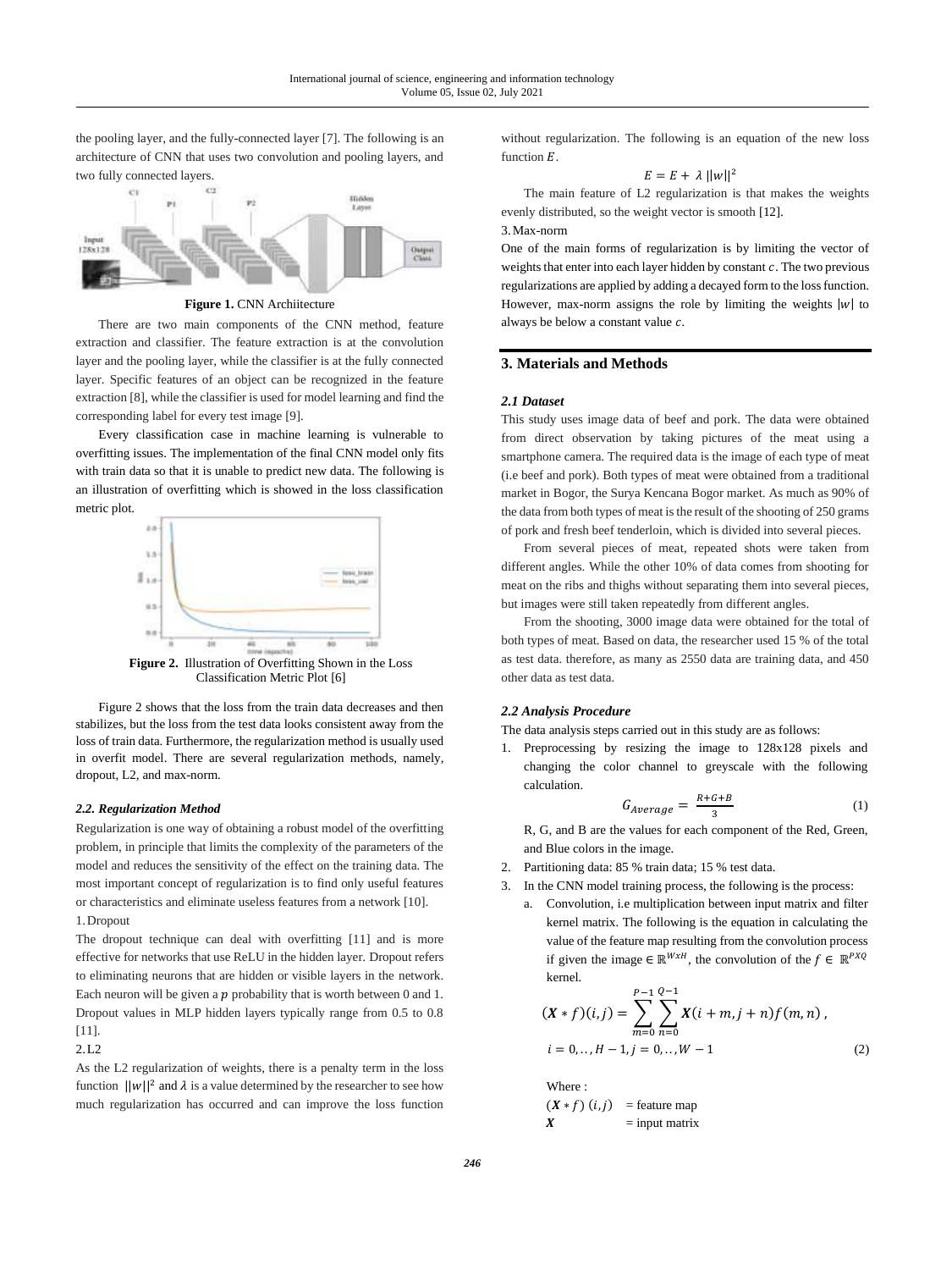- $f = \text{kernel matrix}$
- $m, n$  = kernel size
- $W, H$  = Width, Height (input size)
- b. Activating the results of the convolution layer by applying the non-linear function ReLu to the values in the feature map.

$$
g(x) = \max(0, x) \tag{3}
$$

If the input is negative, the output of the neuron is expressed as 0. Whereas if the input is positive, then the output of the neuron is the input value itself.

- c. Max-pooling to reduce input size*.*
- d. Flattening. Get the last max-pooling result into one vector.
- e. Apply backpropagation algorithm learning on the fully connected layer to get the best neurons that will be used in the classifier layer.
- f. Apply the sigmoid function to get a probability of the classification result.

$$
p(y = 1|x; w) = g(wx^T) = \frac{1}{1 + e^{-wx^T}}
$$
 (4)

It is known that  $y$  is the class,  $x$  as the input image,  $w$  as weight, and  $g$  is the activation symbol of the function.

- 4. Build a CNN baseline model by inserting the required hyperparameter such as array batch size, optimizer type, number of iterations or epoch, initialization type, kernel filter type, and number of neurons in the fully connected layer.
- 5. Identifying overfitting.
- 6. Compare several models with regularization methods that can overcome the overfitting of the models.
	- a. The model uses Dropout regularization
	- b. The model uses L2 regularization
	- c. The model uses Dropout and L2 regularization
	- d. The model uses Max-Norm regularization
	- e. The model uses Dropout and Max-Norm regularization
	- f. The model uses L2 and Max-Norm regularization
	- g. The model uses Dropout, L2, and Max-Norm regularization
- 7. Evaluate the classification results of the baseline model and models at the sixth point.

A model with high accuracy and small error will be selected as the image classification model of pork and beef. The accuracy, F1- Score, and AUC scores of each model will be compared to get the best results.

## **4. Result and Discussion**

## *4.1 Baseline Model*

The baseline model in this study is a classification model that only uses CNN's main architecture. The following are the classification results using the Baseline model.

**Table 1 Confusion matrix of image classification of pork and beef using baseline model**

| Prediction | <b>Reference</b> |      |  |
|------------|------------------|------|--|
|            | Pork             | Beef |  |
| Pork       | 217              | ÷.   |  |
| Beef       |                  | າາາ  |  |

Table 1 shows the confusion matrix from the results of the

classification of pork and beef images using the CNN Baseline model. The value of 217 represents the number of True Positives (TP) which is the amount of data for a positive class namely '0' or pork and is correctly classified as pork. In contrast, the value of 222 represents the number of True Negatives (TN) which is the amount of data for the negative class namely '1' or beef and is correctly classified as beef. Meanwhile, the values 3 and 8 show the number of False Positive and False Negative, respectively.

Figure 3 shows the presence of overfitting symptoms characterized by the greater the epoch the greater the distance between plot loss in the training data and the test data. This may result in the constructed classification model being unable to generalize test data. Overall, the loss value generated by this model is 0.216.



**Figure 3.** Plot Loss and Accuracy of Baseline Model

#### *4.2 Summary of Classification Model Performance*

This study compared several regularization methods consisting of several values in each method. Based on the results in Table 2, several models can be the best model selection candidates, namely the dropout model ( $p = 0.5$ ) and the dropout model ( $p = 0.7$ ). The following is a summary of model performance based on several model comparisons that have been done.

|               |  | Table 2 Model performance based on comparison of regularization |
|---------------|--|-----------------------------------------------------------------|
| in the models |  |                                                                 |

| <b>Regularization</b> |                               | <b>Model Goodness Measure</b> |                 |       |            |                 |
|-----------------------|-------------------------------|-------------------------------|-----------------|-------|------------|-----------------|
| <b>Dropout</b><br>(p) | L <sub>2</sub><br>$(\lambda)$ | <b>MaxNorm</b><br>(c)         | <b>Accuracy</b> | Loss  | <b>AUC</b> | <b>F1-Score</b> |
| 0.5                   |                               |                               | 0.978           | 0.126 | 0.996      | 0.978           |
| 0.6                   |                               |                               | 0.973           | 0.134 | 0.995      | 0.974           |
| 0.7                   |                               |                               | 0.976           | 0.111 | 0.996      | 0.975           |
| 0.8                   |                               |                               | 0.971           | 0.112 | 0.996      | 0.971           |
|                       | 0.001                         |                               | 0.969           | 0.164 | 0.989      | 0.968           |
|                       | 0.005                         |                               | 0.976           | 0.141 | 0.993      | 0.975           |
|                       | 0.01                          |                               | 0.942           | 0.257 | 0.989      | 0.939           |
|                       | 0.05                          |                               | 0.951           | 0.270 | 0.987      | 0.951           |
|                       |                               | 3                             | 0.973           | 0.136 | 0.994      | 0.973           |
|                       |                               | $\overline{4}$                | 0.971           | 0.160 | 0.995      | 0.971           |
| 0.6                   | 0.001                         |                               | 0.967           | 0.189 | 0.993      | 0.966           |
| 0.6                   | 0.005                         |                               | 0.964           | 0.219 | 0.994      | 0.965           |
| 0.7                   | 0.001                         |                               | 0.960           | 0.209 | 0.995      | 0.959           |
| 0.7                   | 0.005                         |                               | 0.962           | 0.225 | 0.996      | 0.961           |
| 0.5                   |                               | 3                             | 0.960           | 0.960 | 0.991      | 0.959           |
| 0.6                   |                               | 3                             | 0.958           | 0.958 | 0.992      | 0.957           |
| 0.7                   |                               | 3                             | 0.971           | 0.190 | 0.994      | 0.971           |
| 0.8                   |                               | 3                             | 0.951           | 0.282 | 0.987      | 0.950           |
|                       | 0.001                         | 3                             | 0.971           | 0.142 | 0.994      | 0.972           |
|                       | 0.005                         | 3                             | 0.978           | 0.138 | 0.992      | 0.978           |
| 0.7                   | 0.005                         | 3                             | 0.962           | 0.228 | 0.992      | 0.992           |